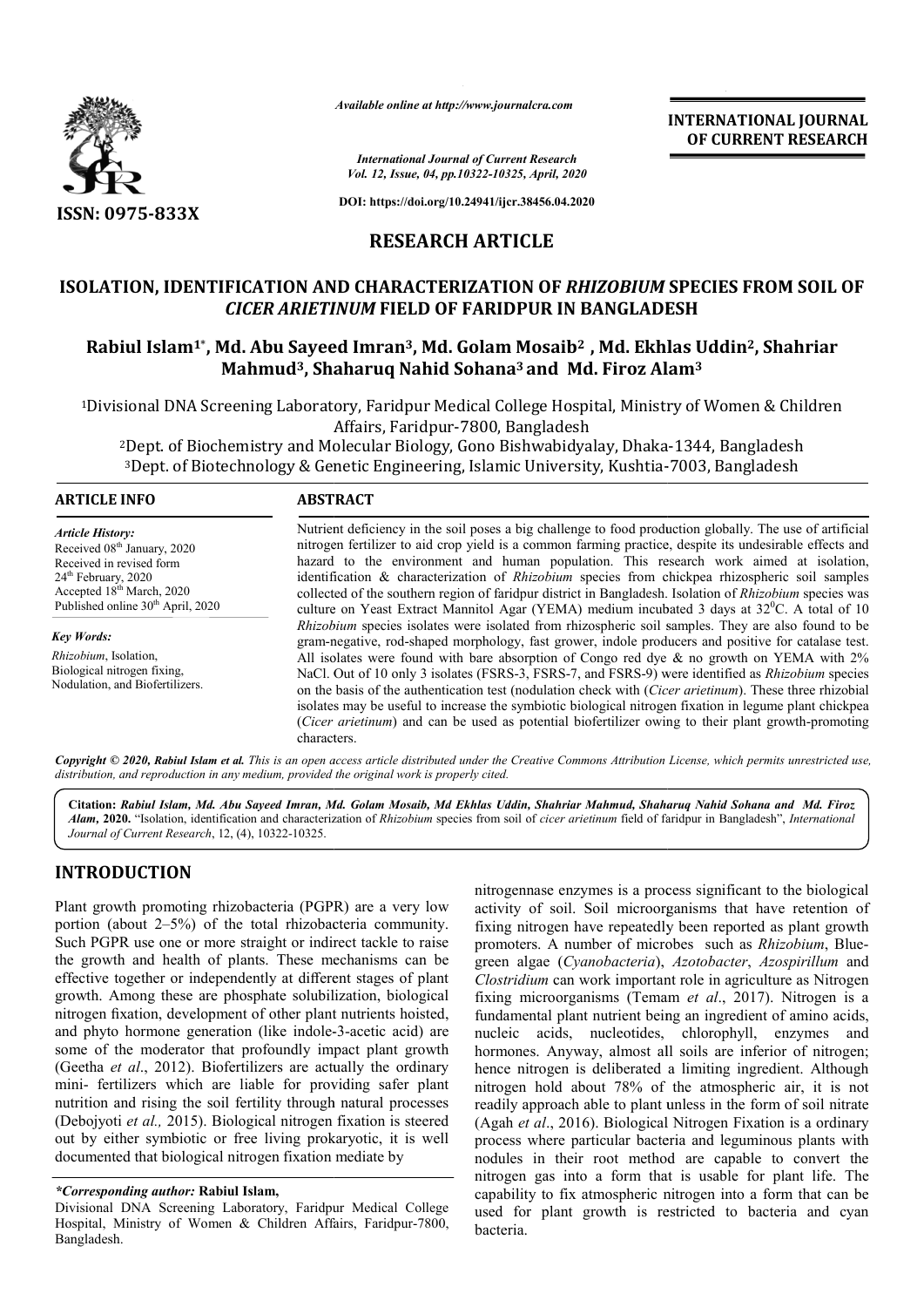Plants fix nitrogen only by virtue of associations with these simple organisms. The well-known associations are the symbiosis of *Rhizobium* bacteria with legumes. Nitrogen fixing leguminous plants not only supports plant growth free of mineral nitrogen in the soil but also promote soil nitrogen status for associated crops by the residues of these plants. Bacteria connected in symbiotic nitrogen fixation belong to genera *Rhizobium* and *Bradyrhizobium*. Rhizobia forms tumor like swellings called nodules on the root face of host plant. Rhizobia inside the nodules absorb air from the soil and alter gaseous nitrogen into ammonia. This association between the host plant and Rhizobia is reciprocally beneficial (Meenakshi *et al*., 2019).

# **MATERIALS AND METHODS**

**Sample Collection:** Rhizospheric soil samples were collected from root zone of chickpea field at Saltha upozilla, Faridpur district in Bangladesh. Samples were kept in clean sterile bottles sealed and transferred to the Microbiology and Biochemistry laboratory at Gono Bishwabidyalay, Savar, Dhaka, Bangladesh and stored at  $4^0C$ .

**Preparation of Sample:** Sample kept at room temperature before analysis. There are different ways to carry out physical fermentation process: Ten grams Rhizospheric soil samples were absorb in 90 ml of normal saline solution (8.5 g NaCl/L), homogenized for 20 min, appropriately mixed in normal saline. From every sample, serial dilutions were formed by following the method of Islam (Islam *et* al., 2020).

**Isolation of Nitrogen Fixing Bacteria (***Rhizobium***):** The soil samples were suspended in water by forceful vortexing and serial dilutions were formed up to  $10^{-6}$  in barren distilled water. After appropriate dilution were added to petri plate on YEM Agar plate with the right calibration of  $pH (6.8-7)$  and cover for  $72$  hrs at  $32^0$ C. Bacterial culture was repeated for three times by single colony streaking on YEMA medium. The cultures were subsequently sub-cultured and used regularly.

## **Morphological and biochemical Characterization**

**Gram Staining:** The colony feature (i.e. form, guise, color, mound, margin of the bacterial colony and their growth rate) were destined by observing the colonies on YEMA plates of the overnight grown microorganisms at 32°C. Microscopic watching of the isolates was done using Gram staining fetch.

**Catalase Activity:** Isolates of 48 hours old culture were flooded with hydrogen peroxide to look on the release of bubbles of oxygen around the bacterial colonies.

**IAA Test:** YEMA Culture media add tryptophan (0.1%) then all isolates inoculated with this media. Then it kept Shaking incubator (32ºC, 100 rpm) for 48 hours.

### **Characterization and plant nodulation check test**

**Growth on 2% NaCl:** To the basal medium of YEMA, 2% NaCl was added to check the growth of isolates. As 2% NaCl is inhibitory for some rhizobial isolates it may can be able to serve as tools for identification of isolates.

**Congo red test:** The integrity of the rhizobial isolates was discovering by adding Congo red in YEMA media. Most

rhizobia bury the dye only poorly whereas contaminants including Agrobacteria, will absorb highly.

Plant nodulation check test: The different isolates were tested for their capability to nodulate *Cicer arietinum* plants grown in plastic pots. Seeds of *Cicer arietinum* were inoculated with 10 *Rhizobium* isolates by soaking seeds. Plants were gingerly uprooted after 15 days, 26 days and 40 days respectively and observed for nodulation.

**Inoculum preparation:** *Rhizobium* inoculant was prepared by using broth culture. Yeast mannitol broth was prepared on Erlenmeyer flask and was sterilizes at  $121^0C$  for 15 minutes. Then the liquid medium was kept for cooling. After cooling down, a small amount of *Rhizobium* species was transferred aseptically from the agar medium to liquid medium with the aid of a sterile inoculating needle.

The flask containing broth and isolates was then placed on the shaker at  $28^{\circ}$ C under 120 rpm for three days to accelerate the growth of *Rhizobium*. After three days, growth was observed on the flask and it was taken out from the shaker for inoculation process.

**Seed preparation:** Before placing, seeds were washed with tap water then it sterilized by 98% alcohol for 5 minutes afterward washed up with distilled water for 5 minutes and again with sterile distilled water for 2 minutes. Seeds were kept at laminar air flow for few minutes to become dry.

**Inoculation process:** Broth culture poured onto the few amount of three times autoclave sterile soils and mixed with hands by using sterile hand gloves. Sterile soils mixed with *Rhizobium* isolates were placed on one pot whereas another pot contained only sterile soil but no *Rhizobium* isolates. Seeds were then placed in the pots by maintaining a certain amount of distance between them. Every pot contained four seeds and was kept in a place full of sun light for proper growth.

## **RESULTS**

All the isolates morphological characteristics and biochemical test result are given in (Table 1). *Rhizobium* isolate (FSRS-3) on YEMA media showed in (Figure 1). Microscopic observation of *Rhizobium* isolate (FSRS-7) showed in (Figure 2). Cultural growth on different media and nodulation check result of *Rhizobium* species isolates are given in (Table 2).Observation of nodulation check of *Rhizobium* isolate (FSRS-9) with *Cicer arietinum* plant after 26 days showed in (Figure 3).

## **DISCUSSION**

Nitrogen is necessary in plant cells for implication of enzymes, proteins, chlorophyll, DNA and RNA, thus important for plant growth and production of food and feed. Nitrogen (N) is a component of proteins, enzymes, chlorophyll, and growth moderator to plants and its scarcity causes wanted growth, leaf yellowing, attenuated branching and small trifoliate leaves in legumes (Simon *et al*., 2014). Nitrogen is essential component for plant growth and development which is supplied by mutual symbiosis of rhizobia in cultivated legume plants. Biological nitrogen fixation could aid to enrich agricultural productivity and assure food security.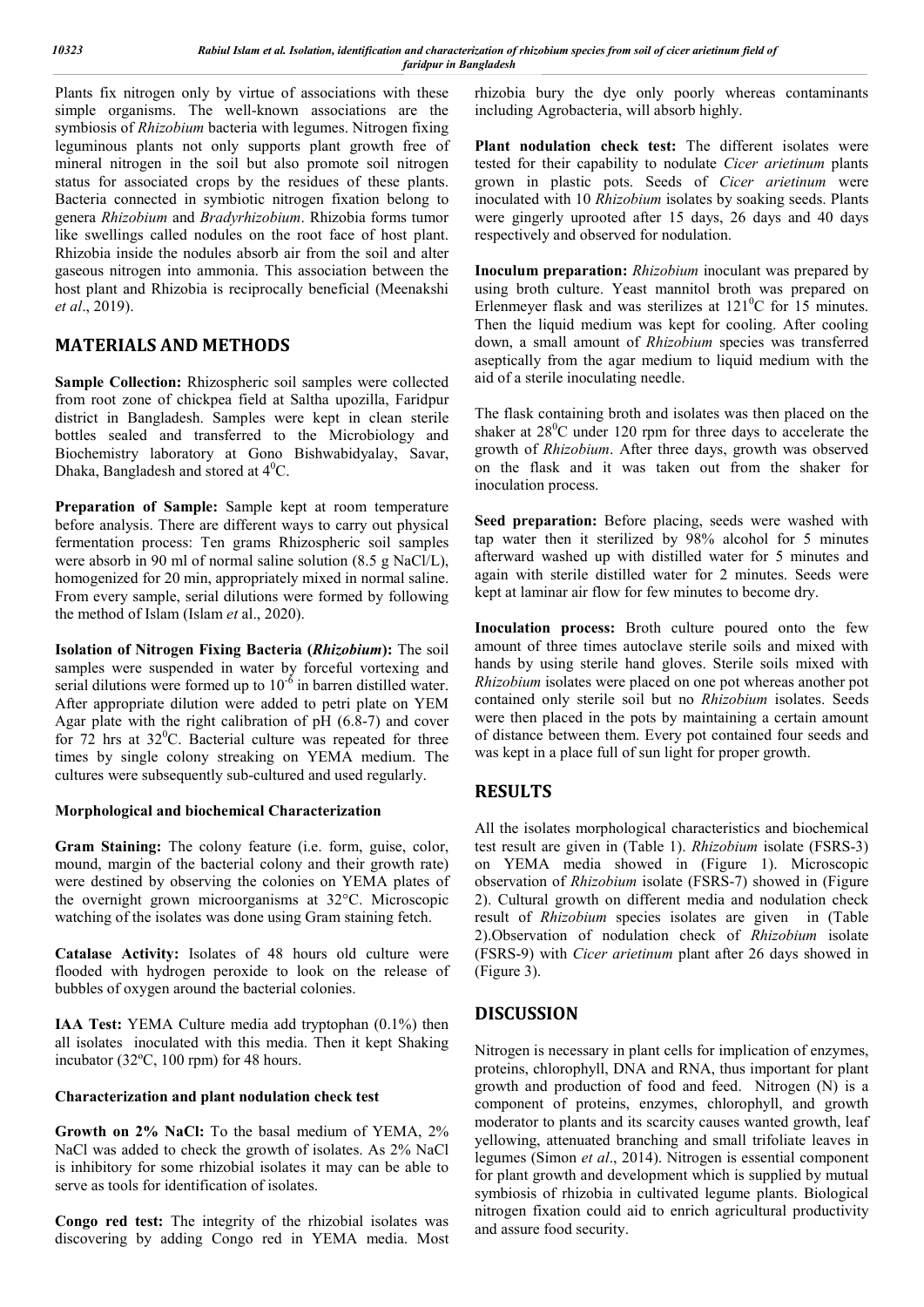**Table 1. Morphological Characteristics and Biochemical test result of** *Rhizobium* **species isolates**

| Name of the Isolates | Gram stain | Shape      | Catalase test | IAA test |
|----------------------|------------|------------|---------------|----------|
| FSRS-1               | Negative   | Small rod  | Positive      | Negative |
| FSRS-2               | Negative   | Small rod  | Negative      | Positive |
| FSRS-3               | Negative   | Small rod  | Positive      | Positive |
| FSRS-4               | Negative   | Medium rod | Positive      | Negative |
| FSRS-5               | Negative   | Small rod  | Positive      | Positive |
| FSRS-6               | Negative   | Small rod  | Negative      | Positive |
| FSRS-7               | Negative   | Medium rod | Positive      | Positive |
| FSRS-8               | Negative   | Medium rod | Positive      | Positive |
| FSRS-9               | Negative   | Small rod  | Positive      | Positive |
| FSRS-10              | Negative   | Medium rod | Positive      | Positive |

**Table 2. Cultural growth on different media and nodulation check result of** *Rhizobium* **species isolates**

| Name of the Isolates | Congo red dye | YEMA with 2% NaCl | Nodulation check with <i>Cicer arietinum</i> plant |
|----------------------|---------------|-------------------|----------------------------------------------------|
| FSRS-1               | Positive      | Absent growth     | Absent                                             |
| FSRS-2               | Positive      | Absent growth     | Absent                                             |
| FSRS-3               | Positive      | Absent growth     | Nodule present                                     |
| FSRS-4               | Positive      | Absent growth     | Absent                                             |
| FSRS-5               | Positive      | Absent growth     | Absent                                             |
| FSRS-6               | Positive      | Absent growth     | Absent                                             |
| FSRS-7               | Positive      | Absent growth     | Nodule present                                     |
| FSRS-8               | Positive      | Absent growth     | Absent                                             |
| FSRS-9               | Positive      | Absent growth     | Nodule present                                     |
| FSRS-10              | Positive      | Absent growth     | Absent                                             |



Plant growth promoting Rhizobacteria (PGPR) are soil resident that are capable to colonize plant roots, incite plant growth, and augment crop yields (Kasa *et al*., 2020). *Rhizobium* is an significant microorganism for the environment reason of its nitrogen-fixing capability when in symbiotic relevance with plants (mainly legumes). This lesson confirmed that the root nodules of chickpea plants asylum the nitrogen-fixing bacterium- *Rhizobium* (Zeenat *et al*., 2017). The degree of specificity between leguminous plants and rhizobia is highly variable (Dhaoui *et al*., 2016). It also proved that these plants (*Cicer arietinum*) when inoculated with *Rhizobium* isolates create nodule after 26 days that are authentically identified that three isolates (FSRS-3, FSRS-7 and FSRS-9) are *rhizobia*  species. After 50 days when nodule section that are showed red color that are conformed active rhizobia species. These three potential rhizobia isolates are sequencing for next time and identify their genus. This isolates will comprehensively extend agricultural production, if they are often used to inoculate legume plants basically *Cicer aritinum,* thereby abatement the environmental intimidation of artificial nitrogen fertilizers.

## **CONCLUSION**

Symbiotic process for biological nitrogen fixation (BNF) in agriculture are most hopeful. Accordingly, the current study was directed for the isolation, identification, and Characterization of nitrogen fixing bacterial isolates of *Rhizobium* characterization of nitrogen-fixing bacterial

isolates of *Rhizobium* from the legume plant of chickpea which grows extensively in almost every area of Bangladesh. In this experiment three potential (FSRS-3, FSRS-7, and FSRS-9) *Rhizobium* isolates were identification by morphological characteristics, biochemical test and plant nodulation check test. In future this isolates are experiment carried out in field experiment and prepare *Rhizobium* inoculum are use as biofertilizer which can help agricultural sector in Bangladesh.

#### **ACKNOWLEDGEMENT**

Many gratefulness to the co-authors adopted with accurate assistance and collaboration for data analysis to conduct significant research work. This research did not receive any specific grant from funding agencies in the public, commercial, or not-for-profit sectors.

**CONFLICTS OF INTEREST:** The author(s) announced no potential conflicts of the interest with respect to the present research work.

## **REFERENCES**

Agah, M.V., Orji, J.O., Nnachi, A. U., Chukwu, O.S., Udu-Ibiam, O.E., Nwachi, A.C. Olaosebikan, O.O., 2016. Isolation and Identification of *Rhizobium* species from Root Nodules of *Arachis hypogaea* L. and *Telfairia occidentalis* in South-East, Nigeria. *Inter. Jour. of Sci. and*